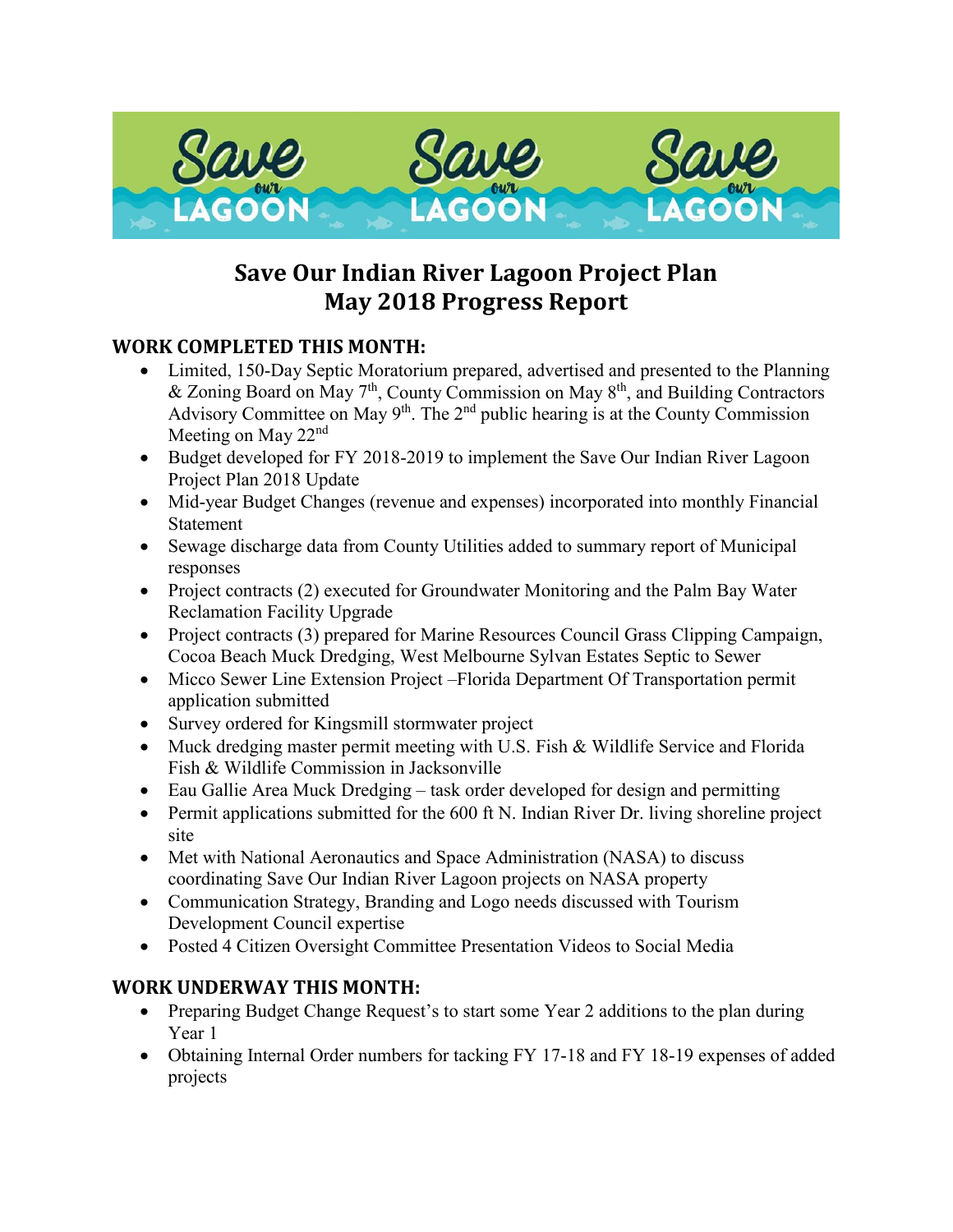

- Drafting Indian River Lagoon Pollution Sources & Funding Solutions Overview Spreadsheet (Save Our Indian River Lagoon & Utilities)
- Preparing Homeowner Grant Program for septic to sewer, lateral repairs and septic upgrades
- Mims Muck Dredging and Outflow Treatment dredging and Florida Tech research underway
- Sykes Creek Muck Dredging evaluating smaller "Phase 1" using Kiwanis island spoil site
- Grand Canal Muck Dredging finalizing plans and specifications for going to bid
- Mathers Bridge Area Muck Dredging expanding data collection and project area
- Post-Irma Turkey Creek dredging sediment analysis for experimental 'vacuum' head underway
- Muck Finders finalizing scope and work order to probe the Mullet Creek area
- Preliminary design scope developed for Huntington Pond
- Coordinating "My Lagoon Story" videos with Citizen Oversight Committee members
- Developing a Story Map of all Save Our Indian River Lagoon projects to post on the website
- Assisting with "A Day in the Life of the Indian River Lagoon" event for Brevard Public Schools
- Planning Waterfest Event for May  $19<sup>th</sup>$  at Kiwanis Park, Merritt Island

## **MEETINGS THIS MONTH:**

April 14, 2018 - Tortoise Island Block Party – Save Our Indian River Lagoon Staff Table, Presenters: Walker & Virginia

April 18, 2018 - A Day in the Life of the Indian River Lagoon – Presenter: Brandon April 24, 2018 - A Day in the Life of the Indian River Lagoon – Presenter: Brandon May 9 – Florida Today Indian River Lagoon Meet the Experts – Presenter: Dr. Windsor May 9 – Grant Valkaria Town Council – Presenters: Virginia, Matt and Environmentally Endangered Lands with Florida Inland Navigation District

May 14 – Indian River Lagoon Coalition Call to Action Meeting – Presenter: Virginia

# **WEBSITE AND SOCIAL MEDIA LINKS:**

Website:<http://www.brevardfl.gov/SaveOurLagoon> Facebook: [https://www.facebook.com/BrevardCountySaveOurLagoon;](https://www.facebook.com/BrevardCountySaveOurLagoon) Instagram:<https://www.instagram.com/saveourlagoon/> YouTube:<https://goo.gl/GBh6xU>